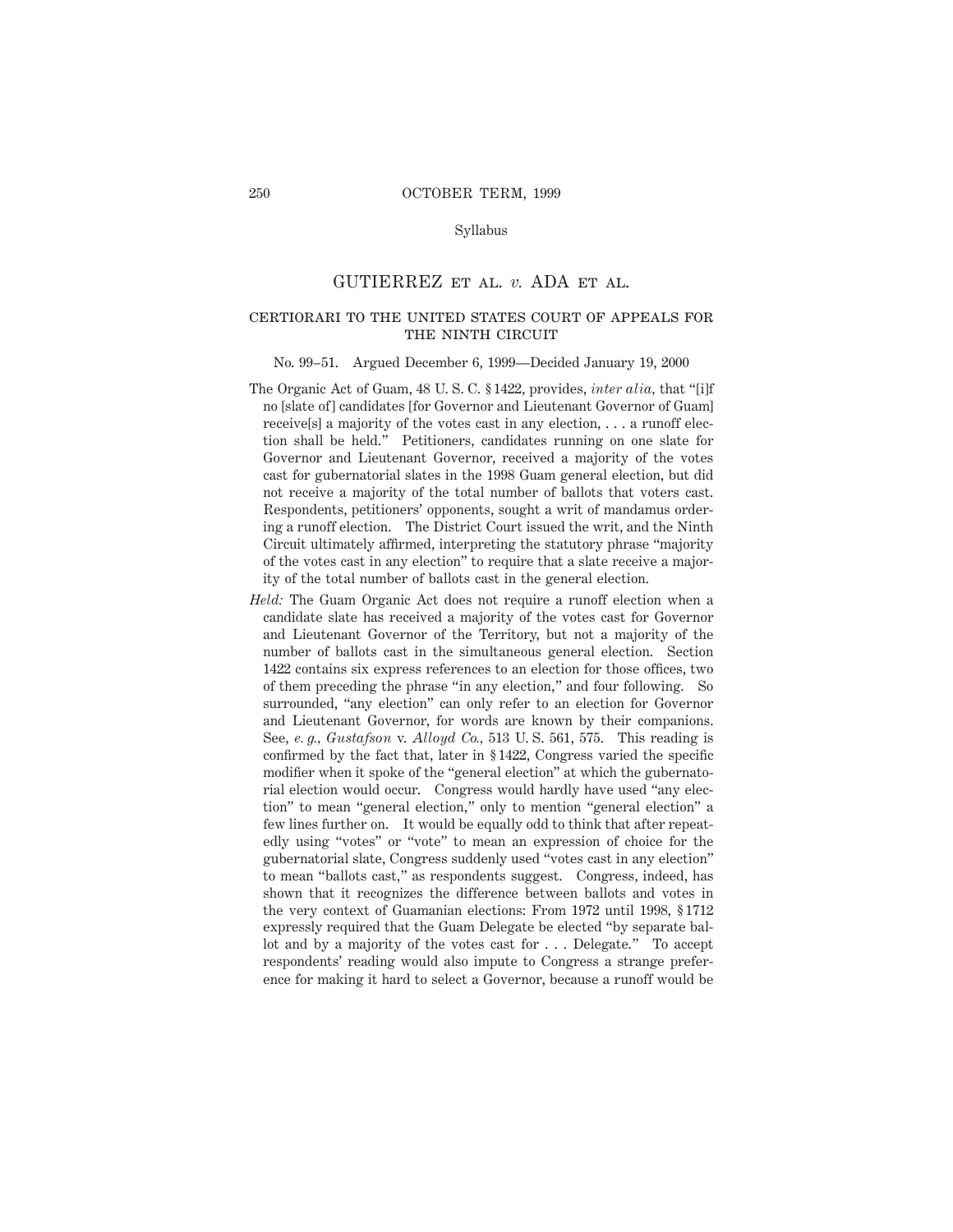required even though one slate already had a majority of all those who cared to choose among gubernatorial candidates. Requiring a majority of the total number of voters on election day would also be in some tension with § 1422a, which provides for removal of a Governor or Lieutenant Governor upon the vote of at least two-thirds of the total number of persons who actually voted for such office, not the total number who went to the polls. Respondents' two considerations pointing to a contrary reading—that because § 1712 specifically states that "a majority of the votes cast for . . . Delegate" is necessary to elect a Delegate, § 1422 would require a comparably clear modifier to refer to sufficient votes to elect gubernatorial slates; and that this Court's reading of "any election" would render that phrase a nullity and thus offend the rule against attributing redundancy to Congress—are rejected. Pp. 254–258.

179 F. 3d 672, reversed and remanded.

SOUTER, J., delivered the opinion for a unanimous Court.

*Seth M. Hufstedler* argued the cause for petitioners. With him on the briefs were *Shirley M. Hufstedler, Diane E. Pritchard,* and *F. Philip Carbullido.*

*Dennis P. Riordan* argued the cause for respondents. With him on the brief were *Donald M. Horgan, Dylan L. Schaffer, Robert H. Bork,* and *Curtis Charles Van De Veld.*\*

JUSTICE SOUTER delivered the opinion of the Court.

The question here is whether the statute governing elections for Governor and Lieutenant Governor of the Territory of Guam compels a runoff election when a candidate slate has received a majority of the votes cast for Governor and Lieutenant Governor, but not a majority of the number of ballots cast in the simultaneous general election. We hold that the statute requires no runoff.

In the November 3, 1998, Guam general election, petitioners Carl T. C. Gutierrez and Madeleine Z. Bordallo were can-

I

<sup>\*</sup>*William J. Carter* and *M. Miller Baker* filed a brief for the Voting Integrity Project as *amicus curiae* urging reversal.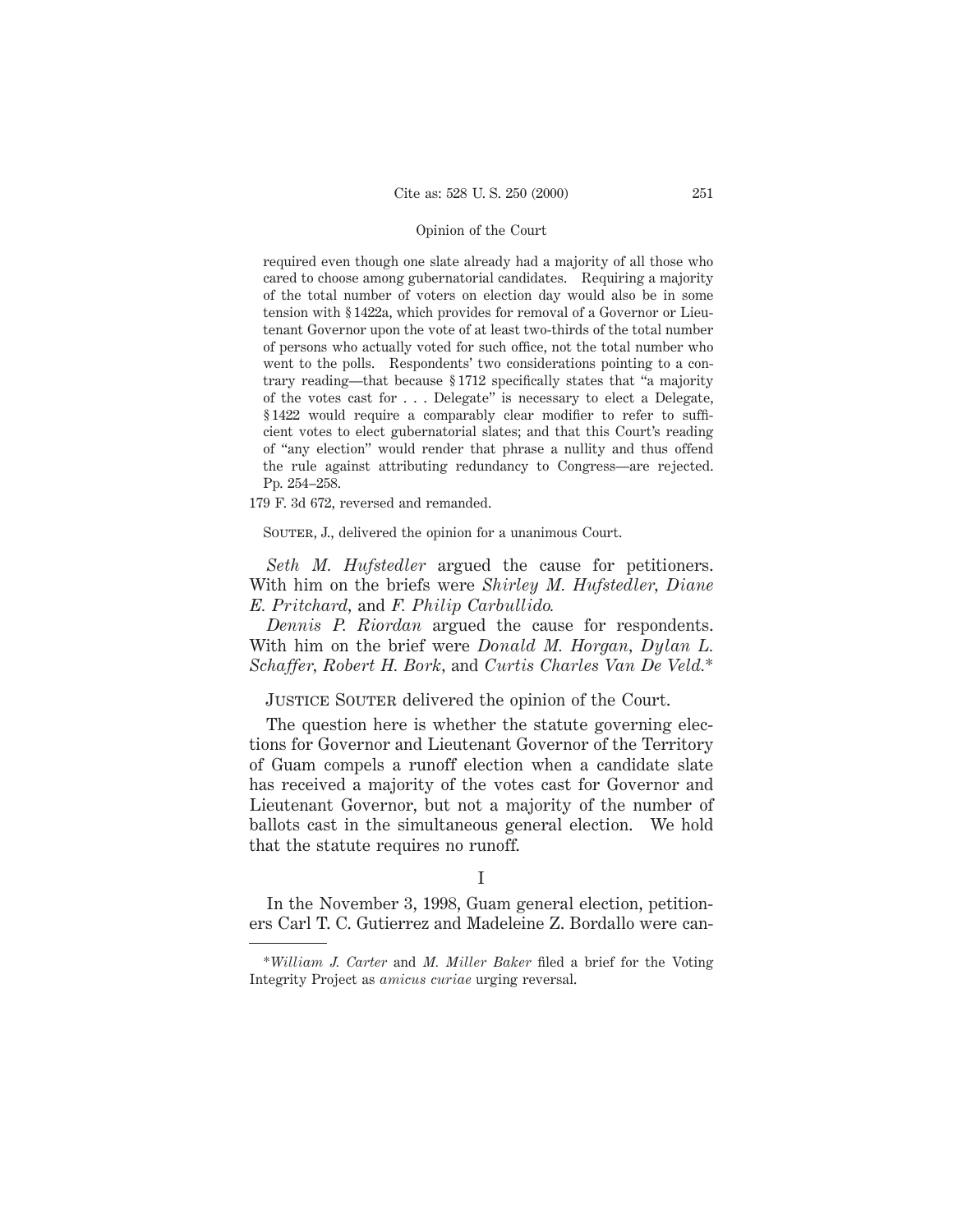## 252 GUTIERREZ *v.* ADA

## Opinion of the Court

didates running on one slate for Governor and Lieutenant Governor, opposed by the slate of respondents Joseph F. Ada and Felix P. Camacho. Gutierrez received 24,250 votes, as against 21,200 for Ada. *Ada* v. *Guam,* 179 F. 3d 672, 675 (CA9 1999); App. 16. One thousand two hundred and ninety-four voted for write-in candidates; 1,313 persons who cast ballots did not vote for either slate or any write-in candidate; and 609 voted for both slates. 179 F. 3d, at 675; App. 16. The total number of ballots cast in the general election was thus 48,666, and the Gutierrez slate's votes represented 49.83 percent of that total. The Guam Election Commission certified the Gutierrez slate as the winner, finding it had received 51.21 percent of the vote, as calculated by deducting the 1,313 ballots left blank as to the gubernatorial election from the total number of ballots cast. 179 F. 3d, at 675. Respondents Ada and Camacho sued in the United States District Court for a writ of mandamus ordering a runoff election, contending that Gutierrez and Bordallo had not received a majority of the votes cast, as required by the Organic Act of Guam, 64 Stat. 384, as amended, 48 U. S. C. § 1421 *et seq.* (1994 ed. and Supp. III).

So far as relevant, the Organic Act provides that:

"[t]he executive power of Guam shall be vested in an executive officer whose official title shall be the 'Governor of Guam'. The Governor of Guam, together with the Lieutenant Governor, shall be elected by a majority of the votes cast by the people who are qualified to vote for the members of the Legislature of Guam. The Governor and Lieutenant Governor shall be chosen jointly, by the casting by each voter of a single vote applicable to both offices. If no candidates receive a majority of the votes cast in any election, on the fourteenth day thereafter a runoff election shall be held between the candidates for Governor and Lieutenant Governor receiving the highest and second highest number of votes cast. The first election for Governor and Lieutenant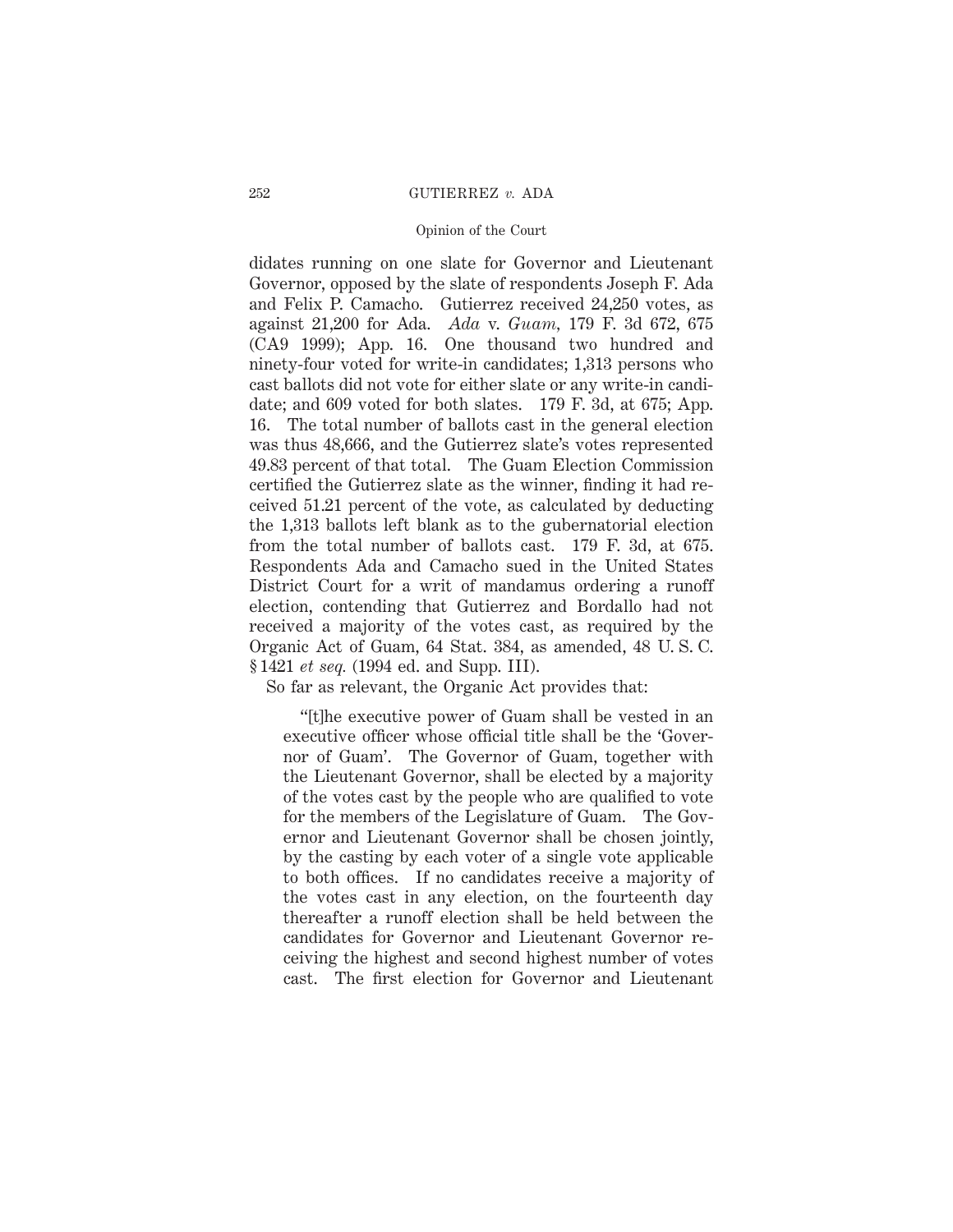Governor shall be held on November 3, 1970. Thereafter, beginning with the year 1974, the Governor and Lieutenant Governor shall be elected every four years at the general election. The Governor and Lieutenant Governor shall hold office for a term of four years and until their successors are elected and qualified." 48 U. S. C. § 1422.

Respondents' position boils down to the claim that the phrase "majority of the votes cast in any election" requires that a slate of candidates for Governor and Lieutenant Governor receive a majority of the total number of ballots cast in the general election, regardless of the number of votes for all gubernatorial slates by those casting ballots. If this is the correct reading of the phrase, the parties agree that a runoff was required. If, however, the phrase refers only to votes cast for gubernatorial slates, no runoff was in order, and petitioners were elected Governor and Lieutenant Governor.

The United States District Court for the District of Guam read the statute to require a majority of the total number of voters casting ballots in the general election and so ruled that the Gutierrez slate had not received "a majority of the votes cast in any election." The court accordingly issued a writ of mandamus for a runoff election to be held on December 19, 1998, *Ada* v. *Guam,* No. Civ. 98–00066 (Dec. 9, 1998), App. to Pet. for Cert. A–25, A–55.

Although the Court of Appeals for the Ninth Circuit issued an emergency stay of the District Court's order pending appeal, 179 F. 3d, at 676, it ultimately affirmed. The Court of Appeals understood the reference to "majority of the votes cast" as meaning "all votes cast at the general election, for Congress presumably would not have included the phrase 'in any election,' if it meant to refer only to the votes cast in the single election for governor and lieutenant governor." *Id.,* at 677. The court thought that any other reading would render the phrase "in any election" a "nullity." *Ibid.* The Court of Appeals also relied on a comparison of § 1422 with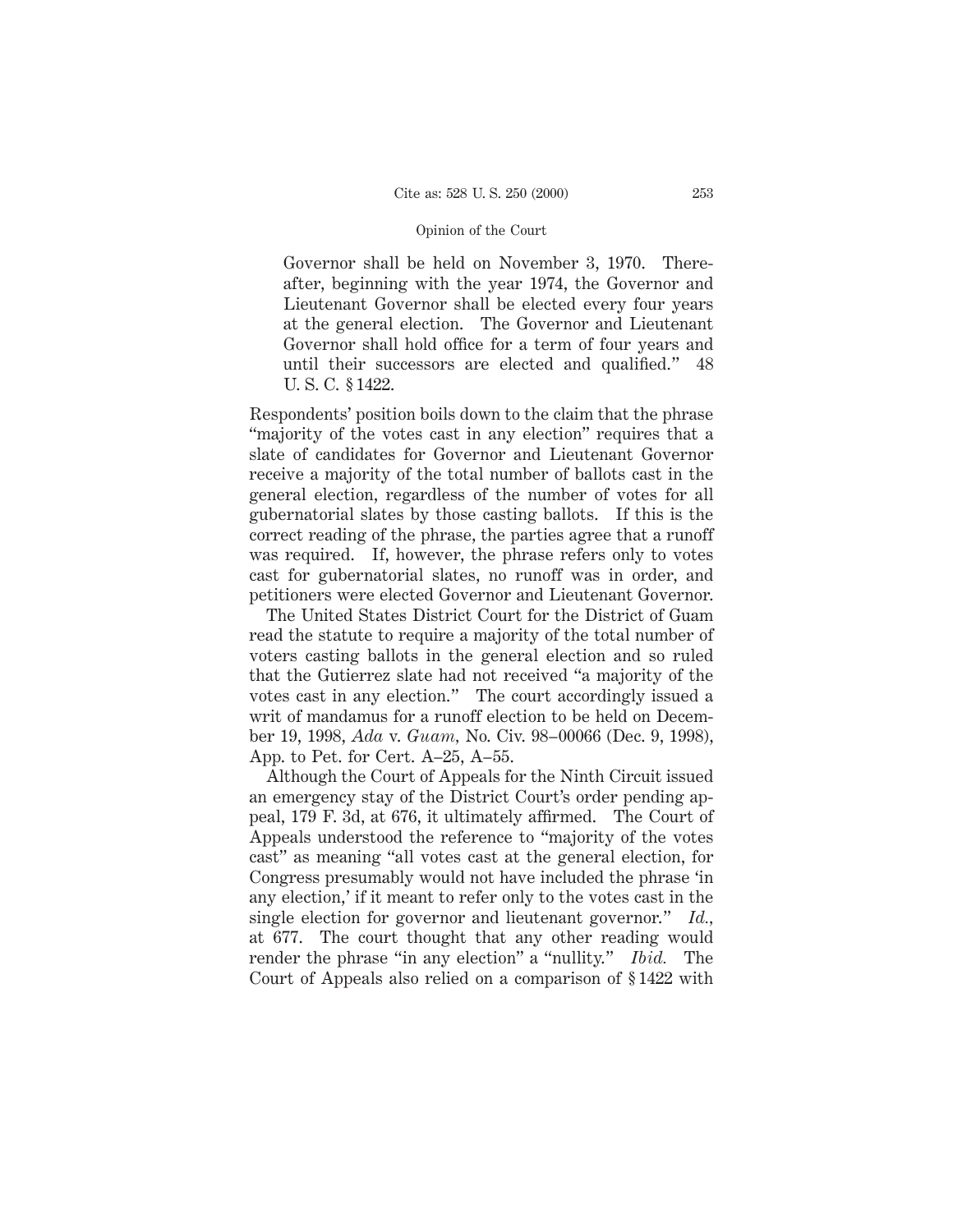## 254 GUTIERREZ *v.* ADA

## Opinion of the Court

48 U. S. C. § 1712, which provides that a candidate for Guam's Delegate to Congress must receive "a majority of the votes cast for the office of Delegate" in order to be elected. The Ninth Circuit reasoned that Congress could have used similar language of limitation if it had intended the election of a Governor and Lieutenant Governor to require only a majority of votes cast for gubernatorial slates. 179 F. 3d, at 678. The Ninth Circuit stayed its mandate pending disposition of petitioners' petition for a writ of certiorari.

We granted certiorari, 527 U. S. 1063 (1999), to resolve a split between the Ninth Circuit's interpretation of the Organic Act of Guam and the Third Circuit's reading of identical language in the Revised Organic Act of the Virgin Islands. See 68 Stat. 503, as amended, 48 U. S. C. § 1591 (providing for a runoff election for Governor and Lieutenant Governor of the Virgin Islands "[i]f no candidates receive a majority of the votes cast in any election"); *Todman* v. *Boschulte,* 694 F. 2d 939 (CA3 1982). We reverse.

# II

The key to understanding what the phrase "in any election" means is also the most salient feature of the provision in which it occurs. The section contains six express references to an election for Governor and Lieutenant Governor: "The Governor of Guam, together with the Lieutenant Governor, shall be elected . . ."; "[t]he Governor and Lieutenant Governor shall be chosen jointly, by the casting by each voter of a single vote . . ."; "a runoff election shall be held between the candidates for Governor and Lieutenant Governor . . ."; "[t]he first election for Governor and Lieutenant Governor shall be held . . ."; "the Governor and Lieutenant Governor shall be elected every four years . . ."; "[t]he Governor and Lieutenant Governor shall hold office . . . until their successors are elected . . . ." 48 U.S.C. § 1422. The reference to "any election" is preceded by two references to gubernatorial election and followed by four. With "any election" so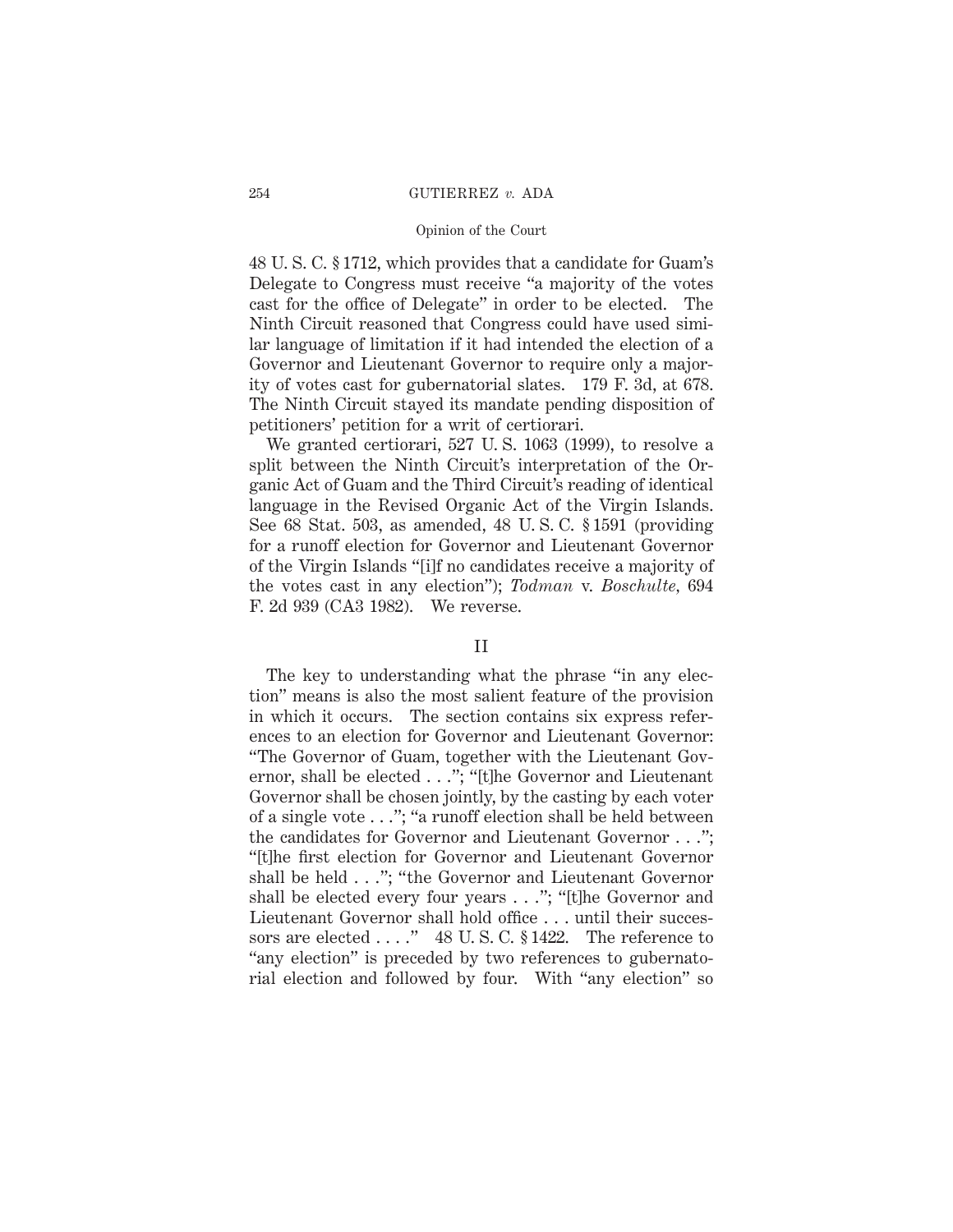surrounded, what could it refer to except an election for Governor and Lieutenant Governor, the subject of such relentless repetition? To ask the question is merely to apply an interpretive rule as familiar outside the law as it is within, for words and people are known by their companions. See *Gustafson* v. *Alloyd Co.,* 513 U. S. 561, 575 (1995) ("[A] word is known by the company it keeps"); *Jarecki* v. *G. D. Searle & Co.,* 367 U. S. 303, 307 (1961) ("The maxim *noscitur a sociis,* . . . while not an inescapable rule, is often wisely applied where a word is capable of many meanings in order to avoid the giving of unintended breadth to the Acts of Congress"). Cf. *Foster* v. *Love,* 522 U. S. 67, 71 (1997) ("When the federal statutes speak of 'the election' of a Senator or Representative, they plainly refer to the combined actions of voters and officials meant to make a final selection of an officeholder (subject only to the possibility of a later run-off  $\ldots$  )").

Other clues confirm that Congress did not shift its attention when it used "any election" unadorned by a gubernatorial reference or other definite modifier. Later on in the same provision, Congress did vary the specific modifier when it spoke of the "general election" at which the gubernatorial election would occur; it is thus significant that Congress did not peg the majority-vote requirement to "votes cast in any [general] election." Congress would hardly have used "any election" to mean "general election," only to mention "general election" a few lines further on.

It would be equally odd to think that after repeatedly using "votes" or "vote" to mean an expression of choice for the gubernatorial slate, Congress suddenly used "votes cast in any election" to mean "ballots cast." And yet that is just what would be required if we were to treat the phrase respondents' way, for they read "votes cast in any election" as referring to "ballots containing a vote for any office." Surely a Congress that meant to refer to ballots, midway through a statute repeatedly referring to "votes" for guber-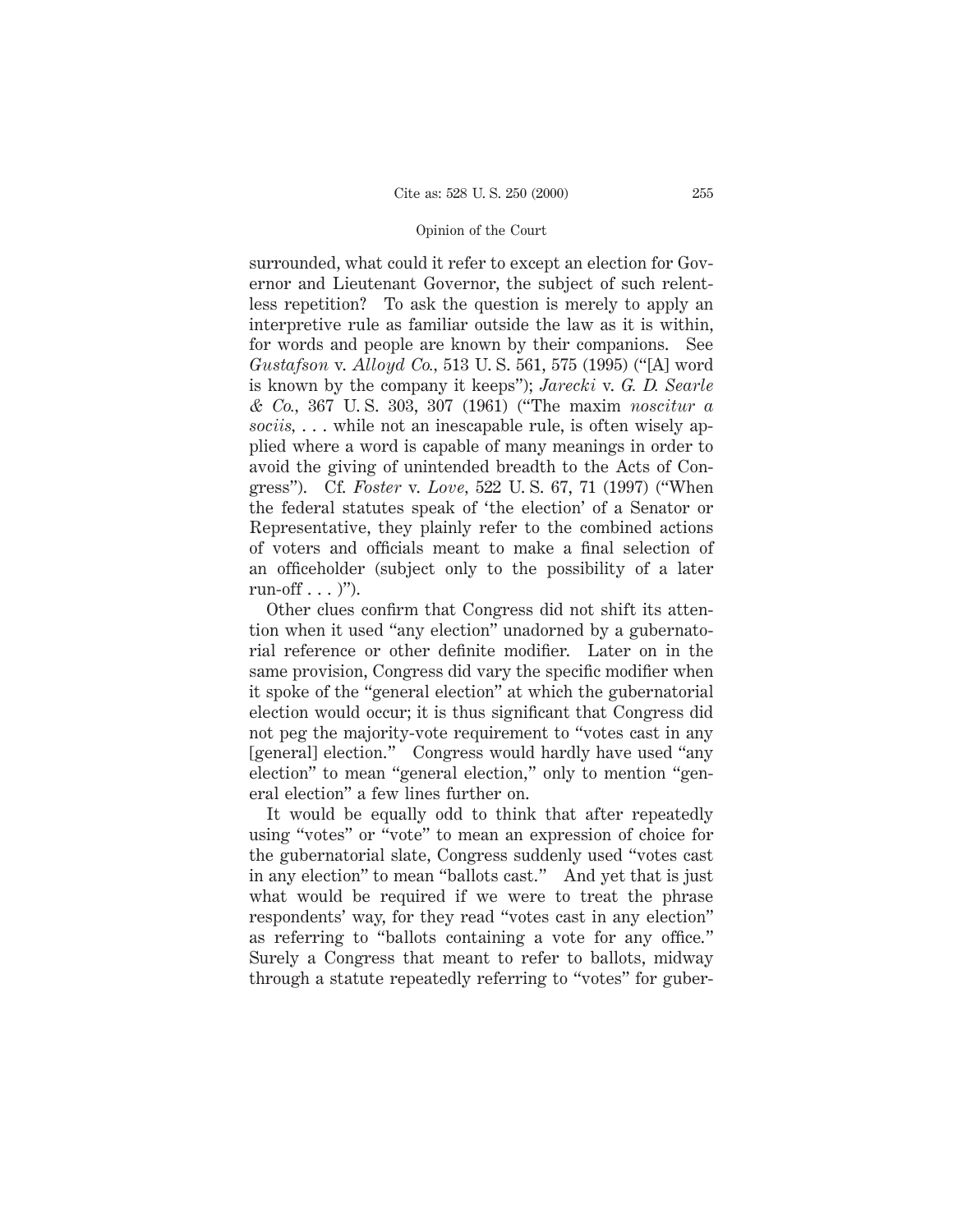## 256 GUTIERREZ *v.* ADA

## Opinion of the Court

natorial slates, would have said "ballots." To argue otherwise is to tag Congress with an extravagant preference for the opaque when the use of a clear adjective or noun would have worked nicely. But even aside from that, Congress has shown that it recognizes the difference between ballots and votes in the very context of Guamanian elections. From 1972 until 1998, 48 U. S. C. § 1712 expressly required that the Guam Delegate be elected "by separate ballot and by a majority of the votes cast for the office of Delegate." There is simply no reason to think that Congress meant "ballots" when it said "votes" in § 1422.

To accept respondents' reading would also impute to the Congress a strange preference for making it hard to select a Governor. On respondents' reading the statute could require a runoff (as it would in this case) even though one slate already had a majority of all those who cared to make any choice among gubernatorial candidates. Respondents try to counter the unreality of their position by emphasizing state cases holding that passing a referendum requires a majority of voters going to the polls, not a mere majority of persons voting on a particular referendum issue. Cf. *Allen* v. *Burkhart,* 377 P. 2d 821 (Okla. 1963); *Thurston County Farm Bureau* v. *Thurston County,* 136 Neb. 575, 287 N. W. 180 (1939); *Missouri* v. *Winkelmeier,* 35 Mo. 103 (1864). But there is no uniform rule, see, *e. g., Wooley* v. *Sterrett,* 387 S. W. 2d 734, 739–740 (Tex. Civ. App. 1965); *Munce* v. *O'Hara,* 340 Pa. 209, 16 A. 2d 532 (1940); *State ex rel. Short* v. *Clausen,* 72 Wash. 409, 130 P. 479 (1913), and even if there were, treatment of referendums would not be a plausible model for elections of officials. Referendums are exceptions to the normal legislative process, and passage of a referendum is not itself essential to the functioning of government. If a ballotmajority requirement makes it impossible to pass a referendum measure, nothing need be done except record the failure. The same requirement to elect an official, on the other hand, would necessitate further action, the trouble and ex-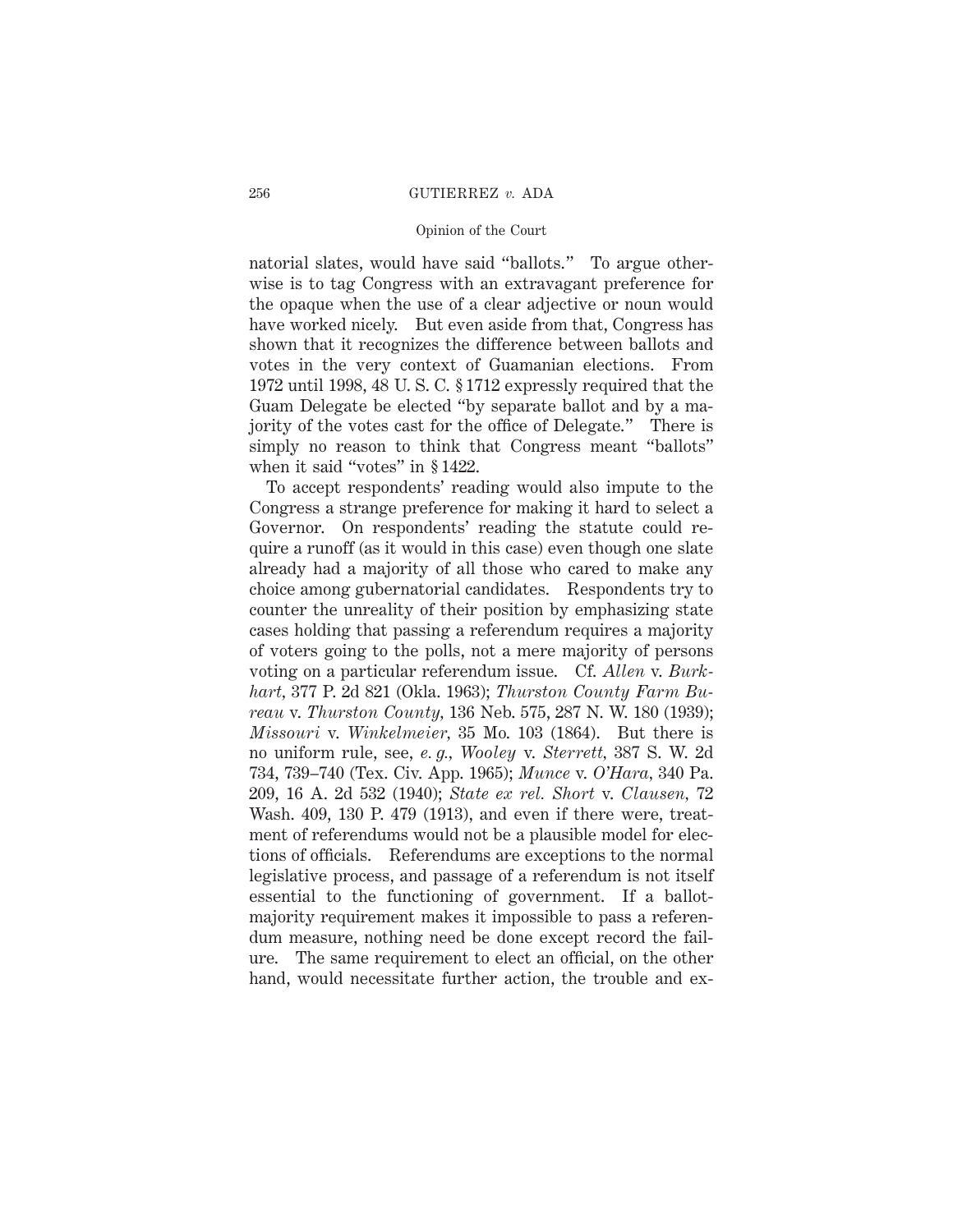pense of which would not make any apparent sense when those who expressed any preference among candidates had already given a majority to one of them.

As a final confirmation of the obvious reading, we note that requiring a majority of the total number of voters on election day would be in some tension with § 1422a, which provides for recall elections for Governor and Lieutenant Governor. Section 1422a(b) provides that "[a]ny Governor, Lieutenant Governor, or member of the legislature of Guam may be removed from office by a referendum election in which at least two-thirds of the number of persons voting for such official in the last preceding general election at which such official was elected vote in favor of recall and in which those so voting constitute a majority of all those participating in such referendum election." The recall provision thus looks to the total number of persons who actually voted for Governor, not the total number who went to the polls. In a rational world, we would not expect the vote required to oust a Governor to be pegged to a lower number than it would take to elect one.

If all these considerations confirm the reading according to the rule of meaning by association, respondents nevertheless emphasize two considerations said to point the other way. First, as we noted before, § 1712 includes a specific statement that "a majority of the votes cast for the office of Delegate" is necessary and presumably sufficient to elect a Delegate. Without a comparably clear modifier in § 1422 referring to votes sufficient to elect gubernatorial slates, respondents argue, "a majority of the votes cast in any election" must refer to a majority of all those voting for any office. But the drafting difference supports no such inference. Congress adopted the language in § 1712 four years after enacting the phrase at issue in this case, and there is no affirmative indication in § 1712 that Congress gave any thought to differentiating the terms of Delegate and gubernatorial elections. Hence, as we have said before, later laws that "do not